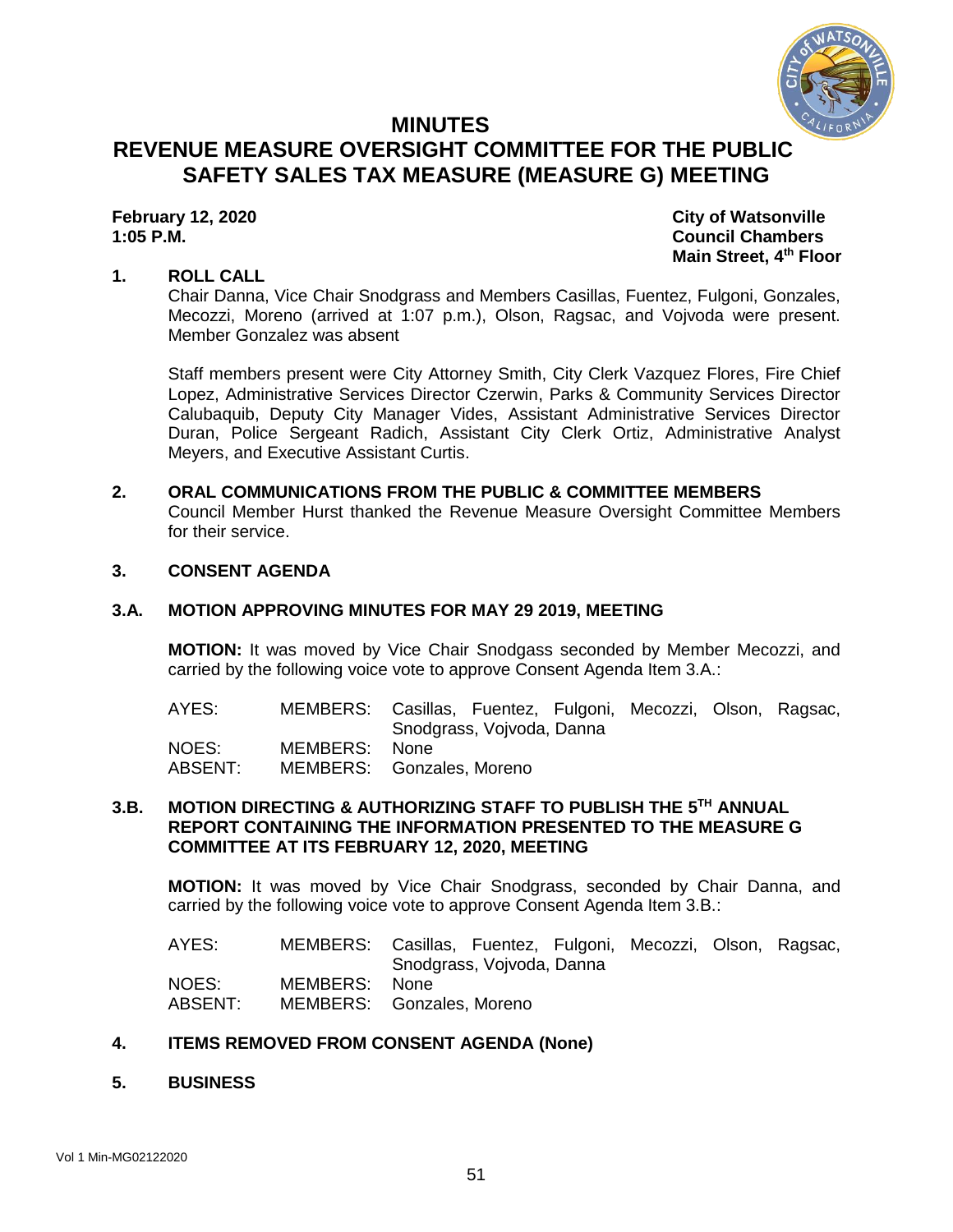# **5.A. ELECTION OF CHAIR & VICE CHAIR (PURSUANT TO SECTION 9 OF MEASURE G BY-LAWS)**

# **1) MOTION APPOINTING CHAIR**

**MOTION:** It was moved by Member Mecozzi, seconded by Chair Danna, and carried by the following voice vote to appoint Vice Chair Snodgrass as Chair:

AYES: MEMBERS: Casillas, Fuentez, Fulgoni, Mecozzi, Moreno, Olson, Ragsac, Snodgrass, Vojvoda, Danna

NOES: MEMBERS: None

ABSENT: MEMBERS: Gonzales

# **2) MOTION APPOINTING VICE CHAIR**

**MOTION:** It was moved by Vice Chair Snodgrass, seconded by Member Danna, and carried by the following voice vote to appoint Member Mecozzi as Vice Chair:

AYES: MEMBERS: Casillas, Fuentez, Fulgoni, Mecozzi, Moreno, Olson, Ragsac, Snodgrass, Vojvoda, Danna NOES: MEMBERS: None

ABSENT: MEMBERS: Gonzales

# **5.B. STAFFING AND OPERATIONS REPORT FROM THE WATSONVILLE POLICE DEPARTMENT FROM JANUARY 1 THROUGH DECEMBER 31, 2019**

**1) Staff Report**

The report was given by Assistant Police Chief Sims.

#### **2) Committee Members Questions** Vice Chair Mecozzi commended the Police Department for their work.

- **3) Public Input** (None)
- **4) Committee Members Discussion** (None)
- **5) MOTION:** It was moved by Member Danna, seconded by Chair Snodgrass, and carried by the following voice vote to accept the Police Department Staffing and Operations Report:

AYES: MEMBERS: Casillas, Fuentez, Fulgoni, Mecozzi, Moreno, Olson, Ragsac, Snodgrass, Vojvoda, Danna NOES: MEMBERS: None ABSENT: MEMBERS: Gonzales

#### **5.D. FINANCIAL STATUS REPORT MID-YEAR FY 2018-2019**

#### **1) Staff Report**

The report was given by Administrative Services Director Czerwin.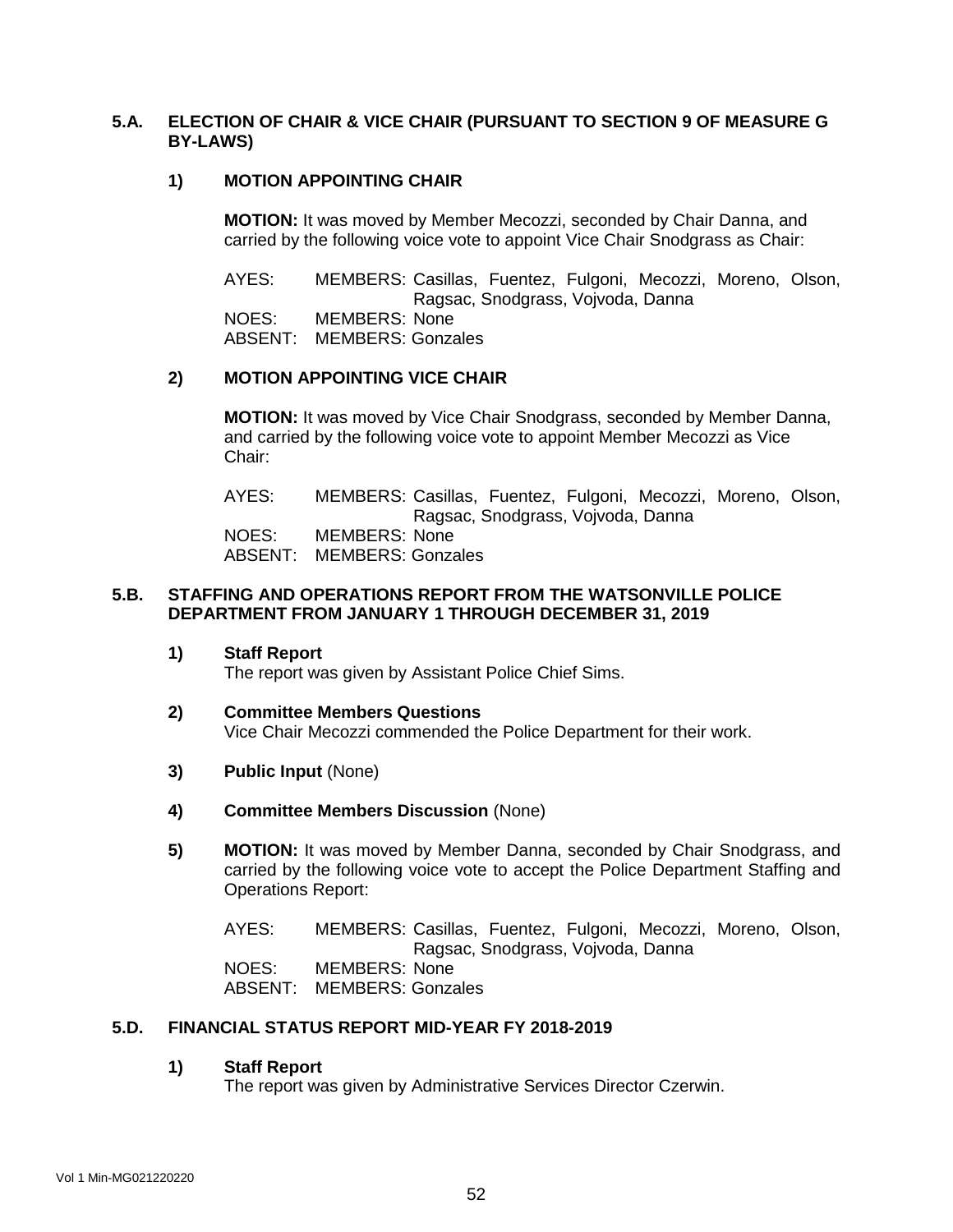# **2) Committee Members Questions**

Administrative Services Director Czerwin answered questions from Member Danna regarding City plans for the budget, should the Revenue Measure not be renewed.

In answering Chair Snodgrass, Administrative Services Director Czerwin spoke about reasoning for pursuing renewal of the Revenue Measure without a sunset. She stated lack of sunset enabled the City to pursue bonds and long term projects.

- **3) Public Input** (None)
- **4) Committee Members Discussion** (None)
- **5) MOTION:** It was moved by Member Olson, seconded by Vice Chair Mecozzi, and carried by the following voice vote to accept the Financial Status Report:

AYES: MEMBERS: Casillas, Fuentez, Fulgoni, Mecozzi, Moreno, Olson, Ragsac, Snodgrass, Vojvoda, Danna NOES: MEMBERS: None ABSENT: MEMBERS: Gonzales

# **5.C. STAFFING AND OPERATIONS REPORT FROM THE WATSONVILLE FIRE DEPARTMENT FROM JANUARY 1 THROUGH DECEMBER 31, 2019**

# **1) Staff Report**

The report was given by Fire Chief Lopez

### **2) Committee Members Questions**

In answering Vice Chair Mecozzi, Fire Chief Lopez spoke about recruitment for the Fire Summer Youth Academy.

Fire Chief Lopez, in answering Member Olson, spoke about efforts to hire local residents through incentives and programs.

Fire Chief Lopez and Administrative Analyst Meyer answered questions from Member Danna regarding criteria used for hiring firefighters, employee retention, work to address overtime challenges, and potential for creation of a third fire station.

### **3) Public Input**

Council Member Hurst commended staff for their work and spoke about the importance of planning for financial challenges in the future.

### **4) Committee Members Discussion** (None)

**5) MOTION:** It was moved by Chair Snodgrass, seconded by Member Olson, and carried by the following voice vote to accept the Police Department Staffing & Operations Report